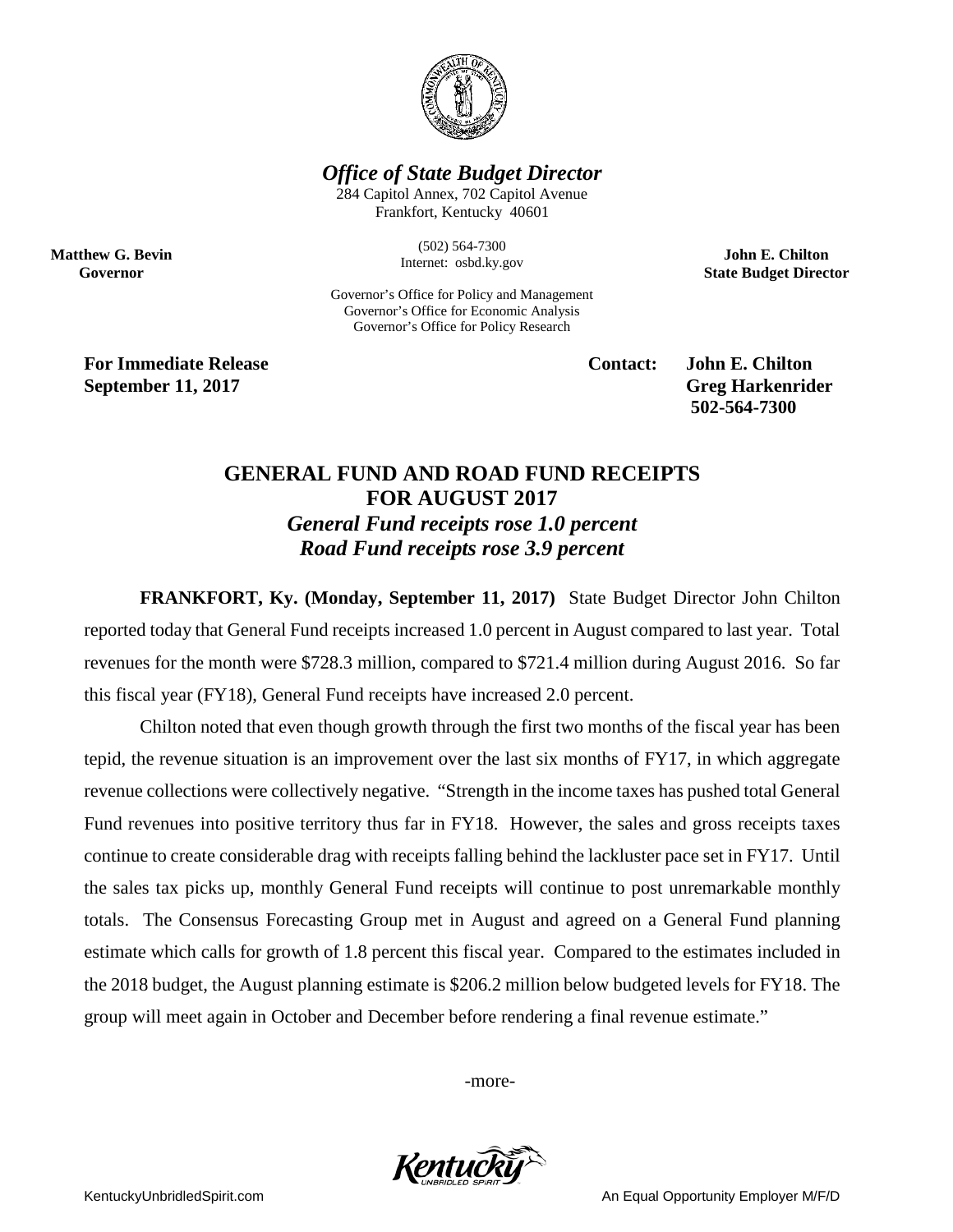The official revenue estimate for FY18 calls for revenue to increase 3.8 percent compared to FY17 actual receipts. Based on Augusts' results, General Fund revenues need to grow 4.1 percent for the remainder of the fiscal year to meet the official estimate.

Among the major accounts:

- Individual income taxes rose 1.0 percent as withholding and estimated payments posted gains.
- Sales tax revenues fell 3.3 percent in August and have declined 1.3 percent through the first two months of the fiscal year.
- Corporation income tax collections increased \$7.2 million as declaration payments and net returns both grew. Year-to-date receipts have grown by \$7.0 million.
- Cigarette taxes grew 7.8 percent for the month but have fallen 4.9 percent for the year.
- Property taxes increased 4.8 percent and have grown 8.0 percent for the fiscal year.
- Coal severance tax collections in August fell 2.7 percent but are up 8.8 percent through the first two months of the fiscal year.
- Lottery revenues were unchanged at \$18.5 million in August and are on par with FY17 collections through the first two months of FY18.

Road Fund revenue grew 3.9 percent in August with revenues of \$144.6 million but have fallen 1.6 percent for the first two months of the fiscal year. Motor vehicle usage tax collections grew strongly due, in part, to a timing issue related to July collections. Motor fuels revenues declined slightly for the month. The official Road Fund revenue estimate calls for a 2.0 percent decrease in receipts for the FY18. Based on year-to-date collections, revenues can decline 2.1 percent for the remainder of the fiscal year to meet the estimate.

Among the accounts:

- Motor fuels fell 0.4 percent in August and have decreased 0.8 percent for the year.
- Motor vehicle usage collections increased 9.8 percent for the month but have declined 2.3 percent for the first two months of the fiscal year.
- License and privilege tax grew 2.6 percent.

## -30-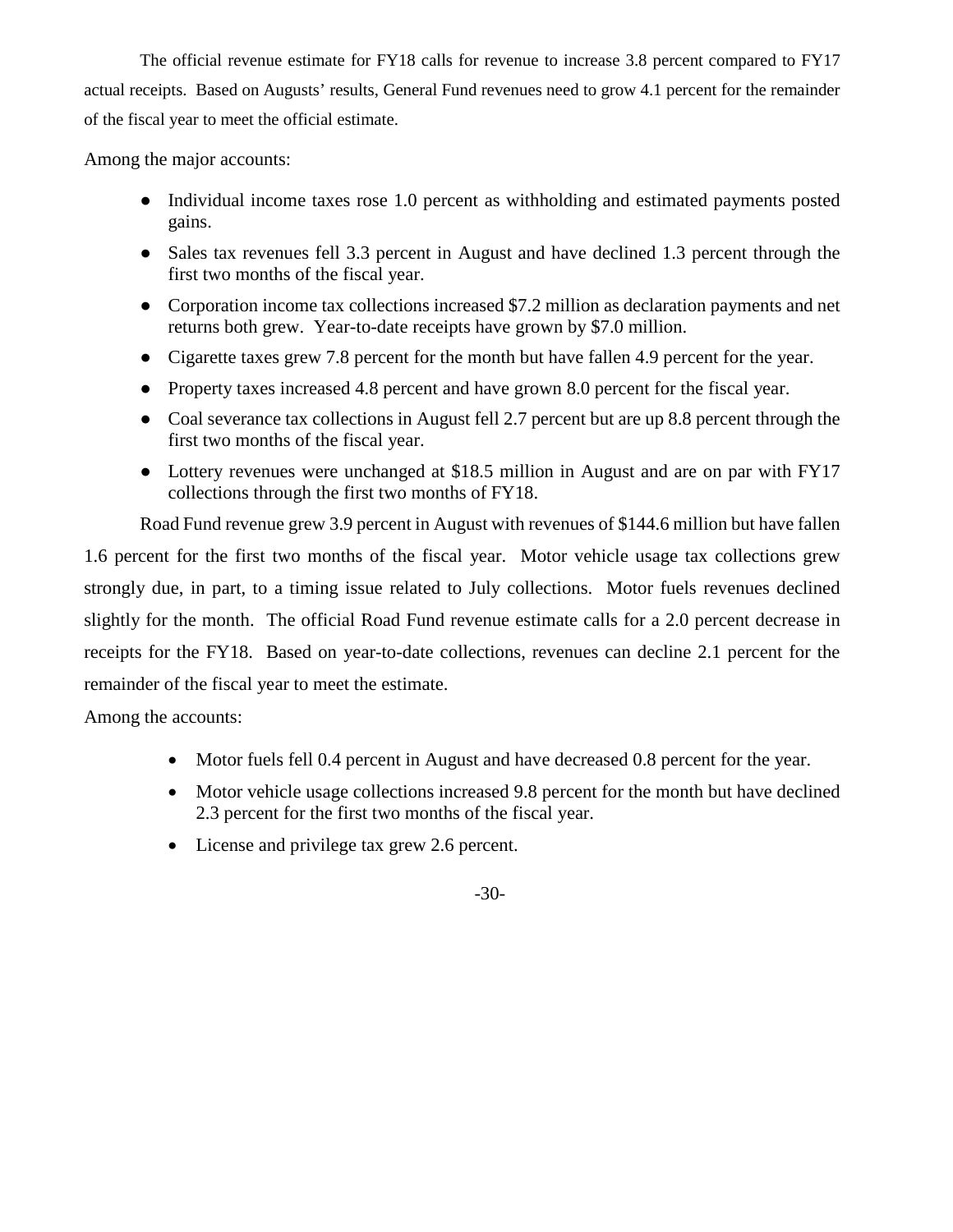## KENTUCKY STATE GOVERNMENT REVENUE 1. GENERAL FUND REVENUE

|                                        | <b>AUGUST</b>  | <b>AUGUST</b>   |                 | <u>JULY THROUGH AUGUST</u> |                 |                 |
|----------------------------------------|----------------|-----------------|-----------------|----------------------------|-----------------|-----------------|
|                                        | 2017           | 2016            | % Change        | FY 2018                    | FY 2017         | % Change        |
| <b>TOTAL GENERAL FUND</b>              | \$728,343,528  | \$721,412,105   | 1.0%            | \$1,521,162,853            | \$1,490,700,113 | 2.0%            |
| Tax Receipts                           | \$709,126,989  | \$702,091,716   | 1.0%            | \$1,468,655,739            | \$1,441,559,336 | 1.9%            |
| Sales and Gross Receipts               | \$324.304.018  | \$333,485,243   | $-2.8%$         | \$680,879,575              | \$691,117,339   | $-1.5%$         |
| <b>Beer Consumption</b>                | 510,840        | 516,697         | $-1.1\%$        | 1,136,340                  | 1,085,487       | 4.7%            |
| <b>Beer Wholesale</b>                  | 4.956.209      | 5.078.353       | $-2.4%$         | 11,079,612                 | 11,036,400      | 0.4%            |
| Cigarette                              | 21,559,700     | 20,005,407      | 7.8%            | 37,677,825                 | 39,601,474      | $-4.9%$         |
| <b>Distilled Spirits Case Sales</b>    | 11,058         | 10,599          | 4.3%            | 25,329                     | 24,417          | 3.7%            |
| <b>Distilled Spirits Consumption</b>   | 1,036,287      | 1,002,406       | 3.4%            | 2,360,763                  | 2,302,823       | 2.5%            |
| <b>Distilled Spirits Wholesale</b>     | 3,070,369      | 2,964,262       | 3.6%            | 7,213,996                  | 6,846,681       | 5.4%            |
| Insurance Premium                      | 601,066        | 1,295,215       | $-53.6%$        | 637,591                    | 1,305,236       | $-51.2%$        |
| Pari-Mutuel                            | 408,816        | 361,013         | 13.2%           | 857,519                    | 796,410         | 7.7%            |
| Race Track Admission                   | 116            | 80,349          | $-99.9%$        | 84,298                     | 80,349          | 4.9%            |
| Sales and Use                          | 283,837,354    | 293,656,716     | $-3.3%$         | 602,545,036                | 610,556,434     | $-1.3%$         |
| Wine Consumption                       | 210,336        | 213,464         | $-1.5%$         | 480,374                    | 476,466         | 0.8%            |
| Wine Wholesale                         | 1,140,998      | 1,263,239       | $-9.7%$         | 2,569,189                  | 2,640,399       | $-2.7%$         |
| <b>Telecommunications Tax</b>          | 5,248,198      | 5,334,331       | $-1.6%$<br>0.6% | 10,565,220                 | 10,796,620      | $-2.1%$<br>2.2% |
| <b>Other Tobacco Products</b>          | 1,713,654      | 1,703,180<br>15 |                 | 3,647,466                  | 3,568,099       |                 |
| <b>Floor Stock Tax</b>                 | (982)          |                 | $---$           | (982)                      | 43              | ---             |
| License and Privilege                  | \$266,758      | \$278,903       | $-4.4%$         | (\$379,297)                | (\$1,459,955)   |                 |
| Alc. Bev. License Suspension           | 23,300         | 35,650          | -34.6%          | 53,350                     | 85,200          | -37.4%          |
| <b>Corporation License</b>             | 7,842          | 8,881           | $-11.7%$        | 8,348                      | 10,280          | $-18.8%$        |
| <b>Corporation Organization</b>        | 0              | 5,945           | $-100.0%$       | 2,395                      | 5,945           | $-59.7%$        |
| Occupational Licenses                  | 11,576         | 13,818          | $-16.2%$        | 24,443                     | 28,434          | $-14.0%$        |
| Race Track License                     | 0              | 95,000          | $-100.0%$       | 95,000                     | 95,000          | 0.0%            |
| <b>Bank Franchise Tax</b>              | 164,493        | 60,148          | 173.5%          | (685, 643)                 | (1,807,853)     |                 |
| Driver License Fees                    | 59,548         | 59,461          | 0.1%            | 122,810                    | 123,039         | $-0.2%$         |
| <b>Natural Resources</b>               | \$11,754,640   | \$11,217,538    | 4.8%            | \$22,461,880               | \$20,059,186    | 12.0%           |
| Coal Severance                         | 8,212,078      | 8,438,578       | $-2.7\%$        | 16,766,683                 | 15,411,778      | $8.8\%$         |
| Oil Production                         | 379,260        | 394,967         | $-4.0%$         | 739,832                    | 850,361         | $-13.0%$        |
| <b>Minerals Severance</b>              | 2,240,695      | 1,959,151       | 14.4%           | 3,693,268                  | 3,145,935       | 17.4%           |
| <b>Natural Gas Severance</b>           | 922,607        | 424,841         | 117.2%          | 1,262,097                  | 651,113         | 93.8%           |
| Income                                 | \$339,617,015  | \$326,502,978   | 4.0%            | \$712,685,740              | \$683,760,493   | 4.2%            |
| Corporation                            | (2,484,820)    | (9,707,025)     | $---$           | 21,356,222                 | 14,395,488      | 48.4%           |
| Individual                             | 333,477,238    | 330,215,545     | 1.0%            | 675,398,855                | 664,341,866     | 1.7%            |
| <b>Limited Liability Entity</b>        | 8,624,598      | 5,994,458       | 43.9%           | 15,930,663                 | 5,023,139       | 217.1%          |
| Property                               | \$25,727,213   | \$24,550,501    | 4.8%            | \$39,995,235               | \$37,036,418    | 8.0%            |
| <b>Building &amp; Loan Association</b> | $\overline{0}$ | 16,633          | $-100.0\%$      | 10,684                     | 16,633          | $-35.8%$        |
| General - Real                         | 50,132         | 39,731          | 26.2%           | 21,870                     | 6,519           | 235.5%          |
| General - Tangible                     | 12.831.570     | 9,676,089       | 32.6%           | 22,764,861                 | 21.132.389      | 7.7%            |
| Omitted & Delinquent                   | 3,523,769      | 3,189,027       | 10.5%           | 1,634,378                  | 812,374         | 101.2%          |
| <b>Public Service</b>                  | 9,321,742      | 11,624,206      | $-19.8%$        | 15,563,442                 | 15,063,688      | 3.3%            |
| Other                                  | 0              | 4,815           | $-100.0\%$      | 0                          | 4,815           | -100.0%         |
| Inheritance Tax                        | \$5,520,493    | \$4,174,447     | 32.2%           | \$9,304,445                | \$7,227,861     | 28.7%           |
| Miscellaneous                          | \$1,936,853    | \$1,882,106     | 2.9%            | \$3,708,161                | \$3,817,994     | $-2.9%$         |
| <b>Legal Process</b>                   | 1,102,901      | 1,029,626       | 7.1%            | 2,030,698                  | 2,116,958       | $-4.1%$         |
| T. V. A. In Lieu Payments              | 830.072        | 848,556         | $-2.2%$         | 1,660,144                  | 1,697,112       | $-2.2%$         |
| Other                                  | 3,880          | 3,924           | $-1.1%$         | 17,319                     | 3,924           | 341.3%          |
| <b>Nontax Receipts</b>                 | \$19,103,934   | \$18,580,996    | 2.8%            | \$52,771,760               | \$48.833.546    | 8.1%            |
| <b>Departmental Fees</b>               | 748,902        | 1,062,364       | -29.5%          | 2,047,112                  | 1,870,773       | 9.4%            |
| <b>PSC Assessment Fee</b>              | 761,262        | 365,784         | 108.1%          | 15,810,072                 | 12,907,059      | 22.5%           |
| <b>Fines &amp; Forfeitures</b>         | 1,466,778      | 1,579,213       | $-7.1%$         | 2,934,837                  | 3,283,710       | $-10.6%$        |
| Income on Investments                  | (385, 236)     | (49, 102)       |                 | (589.882)                  | (32, 581)       |                 |
| Lottery                                | 18,500,000     | 18,500,000      | 0.0%            | 36,000,000                 | 36,000,000      | 0.0%            |
| Miscellaneous                          | (1,987,772)    | (2,877,264)     | ---             | (3,430,379)                | (5, 195, 416)   |                 |
| <b>Redeposit of State Funds</b>        | \$112,604      | \$739,394       | $-84.8%$        | (\$264, 646)               | \$307,231       |                 |